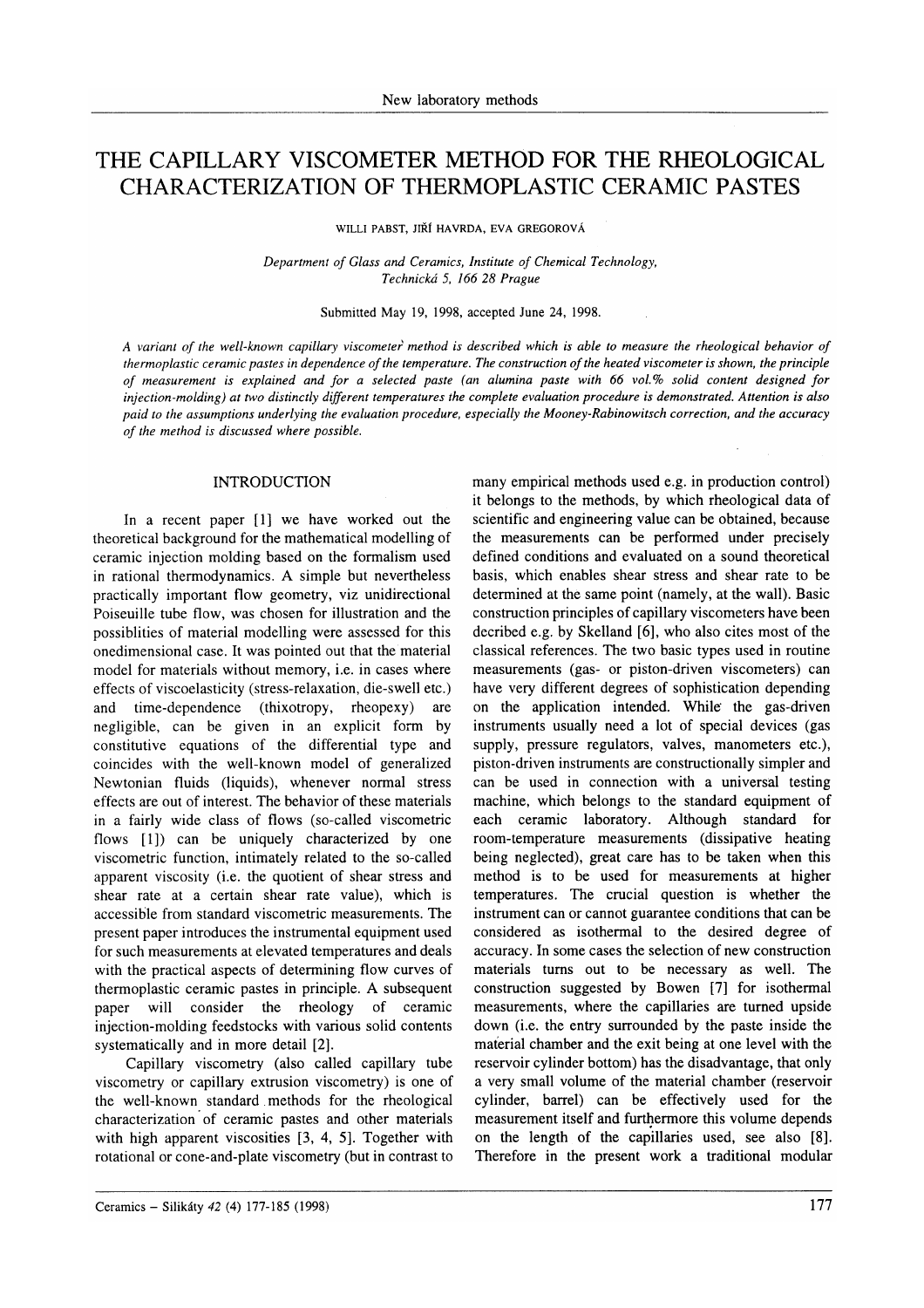system has been used, consisting in a material chamber of constant effective volume with exchangeable capillaries at its bottom. It is clear that in this case the capillary needs an extra external heaiing and realistic estimates of the temperature differences from the entry to the exit must be at hand.

# EXPERIMENTAL PART

#### Viscometer Construction

The heatable capillary viscometer used in this work has been constructed at the Department of Glass and Ceramics of the Institute of Chemical Technology Prague in connection with a grant concerning bioinert alumina ceramics<sup>1</sup> in order to enable the extrusion of thermoplastic ceramic pastes designed for injection- -molding and the rheological characterization of these materials. The schematic view on figure I shows the viscometer itself and the necessary peripheral devices. The viscometer consists of a steel cylinder (the material chamber) with a height of ca.100 mm and an inner diameter of 50 mm (inner volume approximately 200 ml) and a Duraluminium bottom connecting this reservoir with the (exchangeable) "capillaries" or "dies", steel tubes of various lengths and different inner diameters ranging from 4 mm to 20 mm. In order to avoid or at least reduce apparent slip phenomena at the capillary walls, the capillaries are equipped with an internal thread to keep the outer shear layer of the flowing paste fixed at the walls, cf. [6, 9]. While for some liquids with low or medium (apparent) viscosities capillaries with large length to diameter ratios (UD ratios ranging from 100 to 1000!) are recommended [6], most authors working in the field of paste rheology apply for viscometric measurements capillaries with  $LD$  ratios ranging between approx.l to 20 [3,4,5]. In the present work the <sup>4</sup> mm-diameter capillaries were used generally for viscometric measurements  $(L/D)$  ratios of 20, 12.5 and 7.5 for capillaries of length 80 mm, 50 mm and the difference length  $30 \, \text{mm}$ , respectively), whereas capillaries with wider diameters were employed only exceptionally (e.g. for the wall slip test described below) or for other purposes (e.g. for flow profile visualization and the extrusion of samples under defined flow conditions, which are not subject of this paper). While for room temperature measurements a Silon (Nylon 6) piston ("ram") could be successfully employed [9, 10], measurements at elevated temperatures (60-90 "C) yielded unreproducible results, probably due to the large thermal expansion of this piston in the interesting temperature range. Therefore it has been replaced by a new Duraluminium piston in the present work, tightened against leakage by rubber bands. In addition the following modifications have been made in order to adapt

the original instrument for measurements at elevated temperatures:

- Two independent external heating systems have been added. The first system consists in a copper tube coil twisted around the material chamber and supplied by hot water pumped through the coil from a thermostatic heater. The second system consists in an electroresistant heating coil (Konstantan) embedded in an epoxy resin mantle and is controlled by a low voltage source.
- Two thermocouples are used for temperature control, one at the capillary entry, the other at its exit (Cu-Konstantan-Cu thermocouples, reference: crushed ice melting in a Dewar).



Figure 1. Schematic view of the heated capillary viscometer and peripheral devices: Piston (ram) (l), material chamber (barrel, reservoir) (2), capillary (tube, die) (3), force display of the universal testing machine (4), thermostatic heater (5), low-voltage source  $(6)$ , thermocouples (at entry and exit)  $(7)$ , digital voltmeter (8), thermocouple reference (9).

<sup>&#</sup>x27; Grant No. Z 75 - 4 "Ceramic Materials for Medical Applications", supported by the Health Department of the Czech Republic (final report: Prague, March 1995).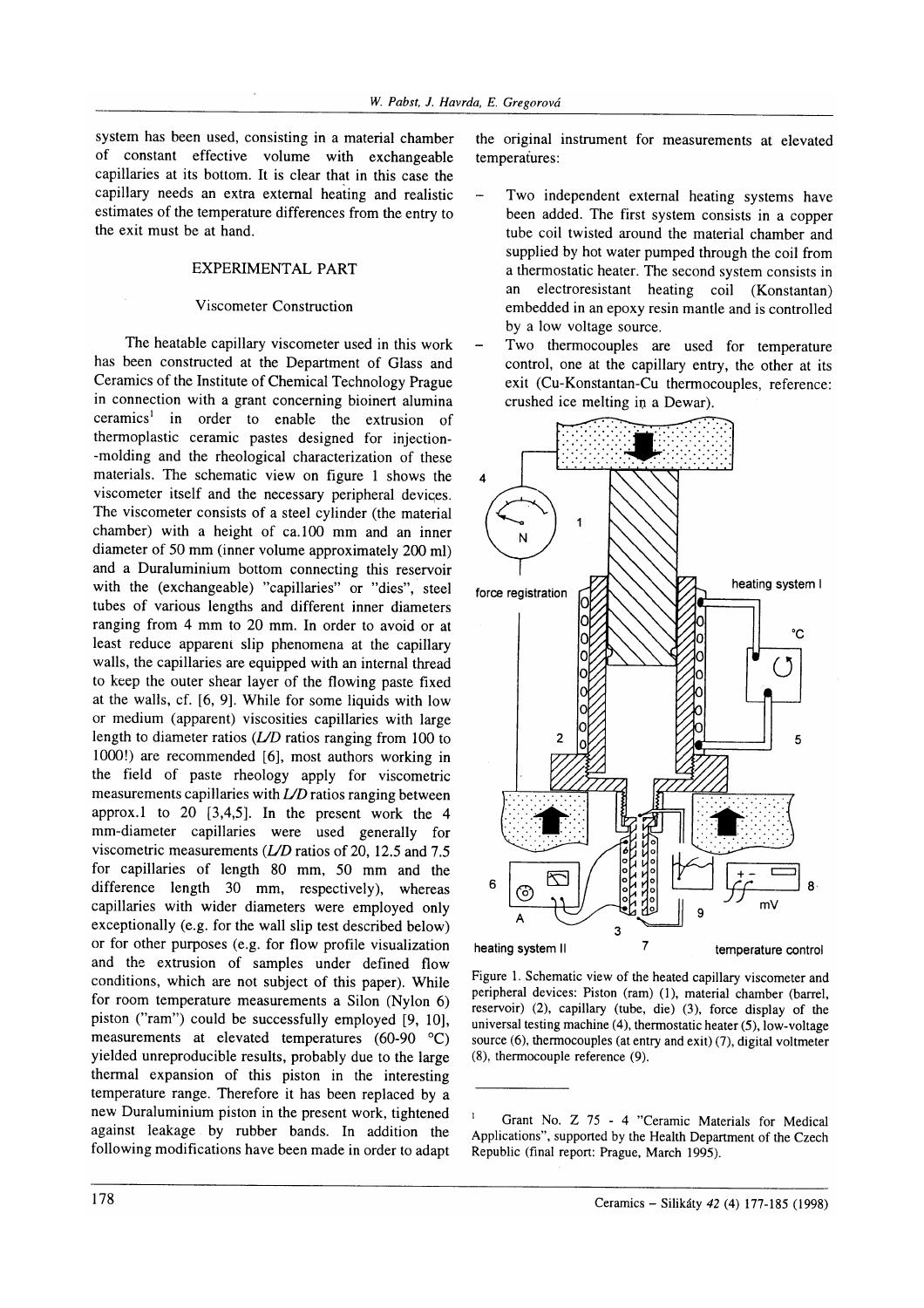Practical details and general advices concerning the measuring procedure under ambient temperature conditions have been published elsewhere [3, 6, 9] and will not be repeated here. Most of what has been said there applies here as well, with the only difference that additionally the temperature has to be precisely controlled.

## Measurement Principle and Evaluation Procedure

The viscometer is placed into a universal testing machine and the forces necessary to sustain a constant piston velocity (i.e. a constant volumetric flow rate) are recorded in dependence of time (or, equivalently, piston displacement). Figure 2 shows such a force-time plot schematically, cf. similar plots in [3]. After an initial process phase (I) with a force maximum a steady-state situation is achieved in the case of isothermal measurements of the whole material volume at one selected temperature (constant-temperature measuring mode, "CT-mode"). In this steady-state phase (II) the force remains more or less constant, until "dead volume effects" become significant (when the piston reaches the stagnant or eddying material in the bottom corners of the material chamber beside the capillary entry) and the forces undergo a steep increase indicating the final process phase (III). Under certain conditions (small capillary diameters and medium to high extrusion velocities) the (usually very material- and time-consuming) CT-mode measurements can be performed more economically by using a single viscometer filling for measuring the corresponding force while the temperature of the material is slowly decreasing (decreasing-temperature measuring mode, "DT-mode").<sup>1</sup> In this case the process is never really in a steady state and after the initial phase the force is steadily increasing (see figure 2), a linear range (II') being followed by the strongly nonlinear range of the steep increase indicating again the near end of the process (III').

As soon as the forces have been measured for capillaries of at least two different lengths and various mean velocities in the relevant temperature range, a  $\tau_w$  -  $\gamma_a$  -- plot, i.e. the graphical representation of the wali shear stress against the mean shear rate (both quantities directly accessible from the measurements), can be set up for each temperature in question: The force or pressure differences between two capillaries of different length can easily be transformed into wall shear stresses  $\tau_{w}$ according to the equation

$$
\tau_{w} = \frac{D\Delta p}{4\Delta L} \,, \tag{1}
$$

where  $D$  is the diameter of the capillaries used,  $\Delta L$  the length difference between both capillaries and  $\Delta p$  the difference between the two pressure drops in the longer  $(L_1 = 80 \text{ mm})$  and the shorter  $(L_2 = 50 \text{ mm})$  capillary. Using this difference procedure and verifying (a posteriori) that the velocity profile is fully developed within a distance small compared to the length of the shorter capillary (i.e. verifying that the entrance length is well below 50 mm), the wall shear stress differences correspond to values in which the so-called Bagley correction for entry and exit effects  $[4, 6]$  is implicitly included. On the other hand the (preselected and easily measurable) mean velocities are straightforwardly transformed into mean shear rates  $\gamma_a$  ("apparent wall shear rate") according to the equation

$$
\gamma_{a} = \frac{8\bar{\nu}_{z}}{D} \quad , \tag{2}
$$

where  $\overline{v}_z$  is the mean velocity in the (axial) flow direction (denoted z for cylindrical coordinates).

The graph of measured points  $\tau_{w}$  ( $\gamma_{a}$ ) (the "apparent flow curve") is a viscometric plot which gives preliminary and orientational information about the flow behavior of the material. but in order to obtain the flow curve proper<sup>2</sup> it is necessary to relate the wall shear stress  $\tau_w$ to the true shear rate at the wall  $\gamma_w$  (and not to the above



Figure 2. Force registration plot (schematic); after an initial phase (l) the flow can be considered as steady and the force is constant (tI) or linearly increasing (II') for the CT- and DT-mode, respectively, followed by a steep force increase due to "dead volume effects" (III and III').

 $CT$  mode,  $---$  DT mode

It needs no special emphasis that in this case great care is needed to ensure a spatially uniform temperature decrease (in time) in the whole capillary, i.e. temperature decrease without significantly increasing the temperature gradient from the

capillary entry to the capillary exit.<br><sup>2</sup> I.e. graph  $\tau(\gamma)$ , where  $\tau = \tau_{rz}(r)$  is the shear stress and  $\gamma \equiv d\nu_r(r)$  / dr the shear rate, which in cylindrical coordinates corresponds to the radial gradient of the axial velocity component.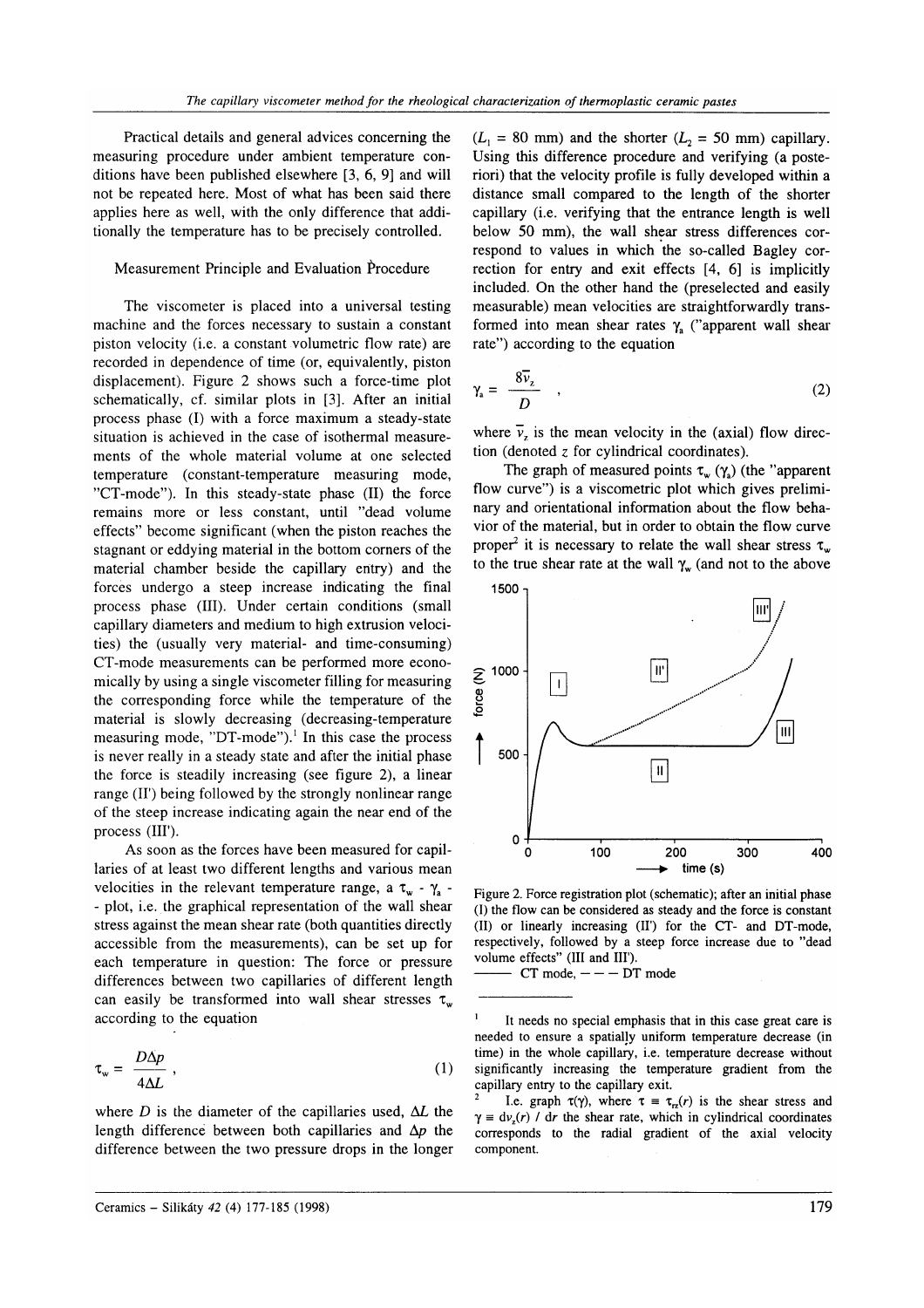mean shear rate which is directly accessible from the mean velocity). For the steady, laminar, fully developed flow of time-independent incompressible fluids in the absence of wall slip it is standard to perform the necessary correction by the well-knówn Mooney- -Rabinowitsch equation [6, 11]:

$$
\gamma_{\rm w} = \frac{3n^2 + 1}{4n^2} \gamma_{\rm a} \tag{3}
$$

where  $n$ 'is generally defined as

$$
n' = \frac{d \log \tau_{w}}{d \log \gamma_{a}}
$$
 (4)

and has to be determined principally for each shear rate value from the tangent slope of a log  $\tau_w$  - log  $\gamma_s$  - plot. In many cases however, especially for power-law and Herschel-Bulkley fluids, n' does not change very much with the mean shear rate and can be determined in <sup>a</sup> straightforward way by linear regression of the log  $\tau_w$  - log  $\gamma_a$  - plot or, alternatively, by nonlinear regression with fit equations of the form (5) or (6), respectively. $<sup>1</sup>$ </sup>

The graphical representation of the wall shear stress  $\tau_w$  against the ("true", i.e. Mooney-Rabinowitsch corrected) wall shear rate  $\gamma_w$  is identical with the required flow curve  $\tau$  ( $\gamma$ ) and can be fitted by nonlinear regression with an appropriately chosen model in order to obtain definite values for the parameters characterizing material behavior. For power-law fluids without yield stress (pseudoplastic liquids), which can be described by a constitutive equation of the form (Ostwald-DeWaele model):

$$
\tau = K\gamma^{n} \quad , \tag{5}
$$

there are two material parameters, namely  $K$  (called "coefficient of consistency") and  $n$  (called "flow index" or "power-law index"), and the fitting procedure can be reduced to a linear regression problem in a log-log plot. For Herschel-Bulkley fluids, for which power-law behavior sets in only after a certain stress value has been exceeded, the constitutive equation contains a third parameter  $\tau_0$  (the "yield stress") in addition to the two above mentioned ones:

$$
\tau = \tau_0 + K\gamma^n \ . \tag{6}
$$

In this case the three material parameters have to be determined either by reading (extrapolating)  $\tau_0$  from the flow curve and applying linear regression to the  $log(\tau - \tau_0)$  –  $log \gamma$  - plot or directly by nonlinear regression. The latter possibility has been preferred in this work.

Since the deduction of the Mooney-Rabinowitsch equation is based on a series of assumptions (steady, laminar, fully developed flow of a time-independent incompressible<sup>2</sup> fluid with the boundary condition of no wall slip) it is advisable to discuss their validity for the individual material and flow situations considered.

# Validity of Assumptions and Methods of Verification

Viewed theoretically, steady flow can only develop in materials with a memory short compared to the duration of the flow process [12] (for "fluids without memory" [1], of course, steady flow is easily achieved). From an experimental point of view the flow of real materials can be considered as steady after a certain initial phase, discarding the starting region with the force maximum in the force-time plot. Time-independence of non-memory fluids can in principle be verified experimentally by measuring flow curves (or at least some of their points, i.e. apparent viscosities at certain shear rates) increasing first from a state of rest or low velocity to a medium velocity and then decreasing the velocity from high to medium. If the points do nor coincide within statistical errors of measurement there is measurable hysteresis, i.e. time-dependence.<sup>3</sup>

The absence of wall slip can be verified by measuring flow curves with capillaries of different diameter, where non-coincidence (within statistical errors of measurement) is indicative of wall slip [6]. In order to confirm laminarity of flow and to control whether the velocity profile can be considered as fully developed or not in the relevant flow region, values of the Reynolds number (generalized to non-Newtonian liquids) and the entry length have to be calculated. For the generalized Reynolds number we use the equation [6, 11]:

It has to be kept in mind that, generally,  $n'$  need not be a constant over the whole range of shear rates. Deviations of the log  $\tau_w$  - log  $\gamma_a$  - plot from linearity are always indicative of non - power - law behaviour, which means that the final flow curves of these materials cannot be evaluated by the Ostwald - DeWaele or the Herschel - Bulkley model. It is not uninteresting to note, however, that the Mooney - Rabinowitsch equation (3) remains unaffected by all this holds even for such cases, since for its deduction [6,11] no reference has been made to a special

Incompressibility of the fluid has to be ensured a priori by careful material preparation (mixing and compounding) during which all voids and gas inclusisons have to be removed, e.g. by

evacuation.<br><sup>3</sup> In practice such measurements are highly nontrivial and with the method used here it seems unlikely that hysteresis effects could be detected within the measurement errors due to temperature and force uncertainties. Furthermore it is by no means evident how to distinguish hysteresis effects of inelastic, i.e. purely viscous fluids (in sense of thixotropy or rheopexy) from memory effects in viscoelastic fluids.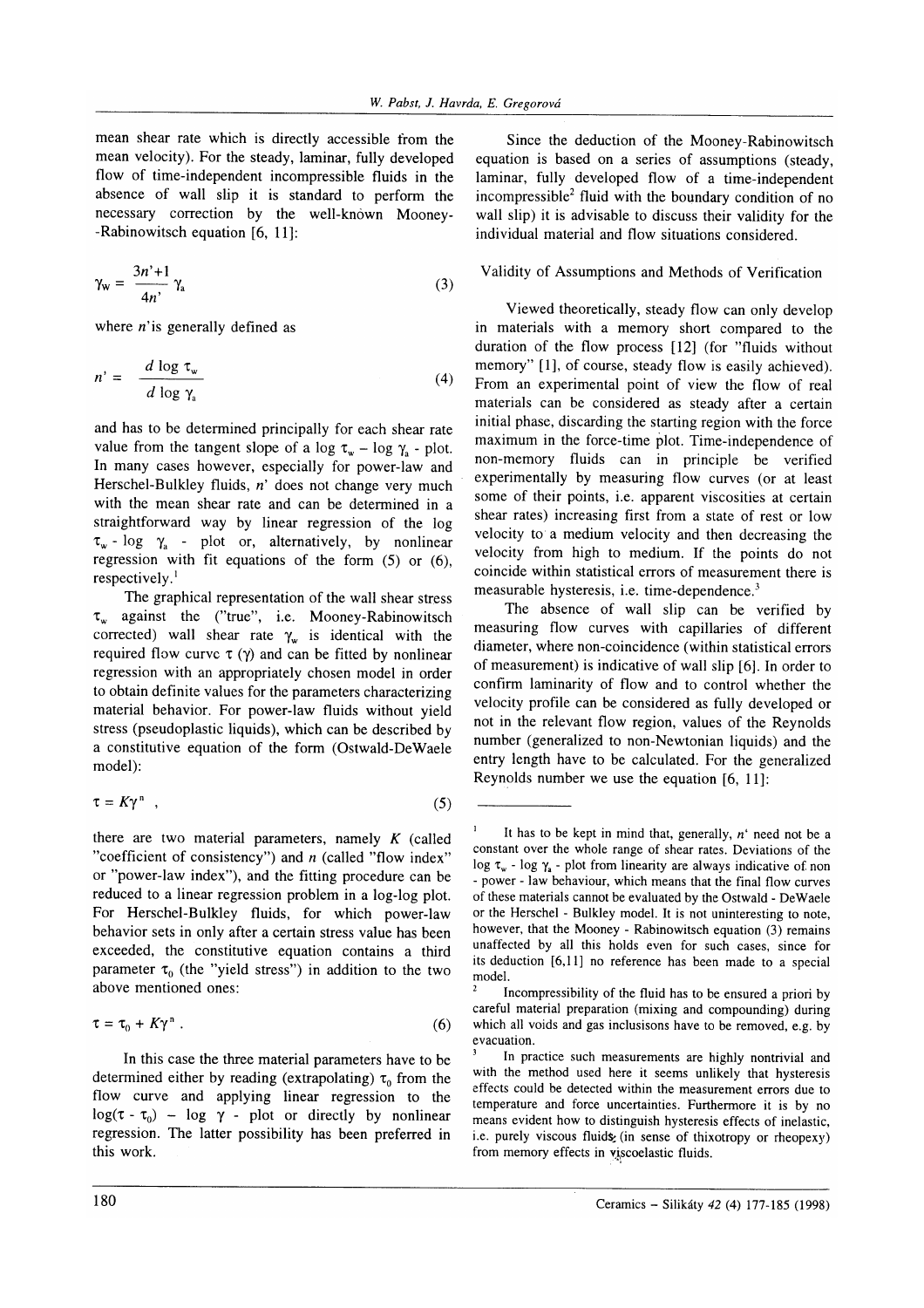$$
Regen = \frac{\rho D^{n} \overline{\nu}_{z}^{2-n}}{K' 8^{n'-1}}
$$
 (7)

where  $n'$  can be determined from the tangent slope of the log  $\tau_w$  - log  $\gamma_a$  - plot (see above; if nonlinear, for each shear rate value) or together with  $K'$  directly by nonlinear regression of the  $\tau_w - \gamma_a$  - plot. The critical value of the Reynolds number denoting the transition from laminar to turbulent flow in tubes ("capillaries") is between  $2100$ and 2320 depending on the literature reference used [6, 15, 16l. For the hydrodynamic entry length, which separates the entry region of the tube ("capillary") from the so-called viscometric region [13], where the velocity profile is fully developed<sup>1</sup>, the following equation is frequently used [6]:

$$
L_{\rm e} = 0.0575D \, \text{Re}_{\rm gen} \tag{8}
$$

This equation (originally deduced with the classical Reynolds number for Newtonian liquids) applies very well to many non-Newtonian liquids for Reynolds numbers between 100 and 2000, although the numerical factor ranges from 0.04 to 0.06 depending on the literature reference used [15, 16]. With regard to the extremely low Reynolds numbers occuring in our experiments with ceramic pastes (see next section), we prefer for a more realistic estimation of the entry length an equation proposed for particulate materials by Atkinson et al. [14]:

$$
L_{\rm e} = 0.59D + 0.056D \text{ Re}_{\rm gen} \tag{9}
$$

# Material composition and preparation

The thermoplastic ceramic paste studied in this work is an alumina paste plasticized by an organic (paraffine-wax based) binder mix of prototype composition<sup>2</sup> with a softening range between approx. 60 and 70 'C. The starting powder used is a commercial high-purity (99.99 wt.%) submicron (0.6-0.8  $\mu$ m) alumina ( $\alpha$ -Al<sub>2</sub>O<sub>3</sub>) labelled AKP 15 by Sumitomo Chemical Co. Ltd.) and its content in the paste is unusually high  $(66.0 \text{ vol.} \%)$ . The preparation of the paste was performed according to a standard schedule including preheating of the powder, melting of the binder mix, distributive mixing in <sup>a</sup> mechanical high-speed stirrer with stepwise powder addition (assisted by manual stirring in the last phase) 4nd dispersive mixing by extruding the paste through a small-diameter capillary. Before measurement the whole viscometer (without peripheral devices) is placed into a convection drying box in order to achieve thorough heating of the whole material volume.

#### RESULTS AND DISCUSSION

Concerning heat loss the capillary is the weak link in višcometer measurements because its exit is in direct contact with the surrounding atmosphere and due to its smaller dimensions (compared to the viscometer material chamber) its heat capacity is relatively low. The already small heat content can thus be easily reduced even more by convective heat transfer. For this reason the temperature drop in the capillary is the critical criterion for establishing whether the flow situation for the viscometric measurements can be considered as isothermal or not. Figure 3 shows measufements of the temperature difference between capillary entry and exit. It is evident that for an unheated material chamber and unheated capillaries the temperature drop can for low volumetric flow rates achieve values up to 14.6 K for the longer  $(L_1 = 80 \text{ mm})$  and 8.5 K for the shorter  $(L_2 = 50 \text{ mm})$ capillary. These values are certainly unacceptable, since the transition from complete fluidity to total solidification of the paste occurs in a temperature range of just the



Figure 3. Temperature drop from capillary entry to capillary exit (longer capillary with  $L_1 = 80$  mm and shorter capillary with  $L<sub>2</sub> = 50$  mm) in dependence of the volumetric flow rate: (1) material chamber and capillary without heating, (2) material chamber with, capillary without heating, (3) material chamber and capillary with heating.

 $\blacksquare$  - (1)  $L = 80$  mm,  $\Box$  - (1)  $L = 50$  mm,  $\times$  - (2)  $L = 80$  mm,  $+$  - (2)  $L = 50$  mm, \* - (3)  $L = 80$  mm,  $\sim$  - (3)  $L = 50$  mm

A velocity profile is fully developed when the local axial velocity on the symmetry axis of the tube, i.e. the maximum velocity in the profile is 98 or 99  $%$  (depending on the literature reference used [6, 15, 16]) of the final value for an infinite length (which is attained only asymptotically of course).<br><sup>2</sup> The composition of the binder mix proper has been

developed by Ing. V.Trdlička, CSc. and is part of the know-how of a Czech ceramic factorv.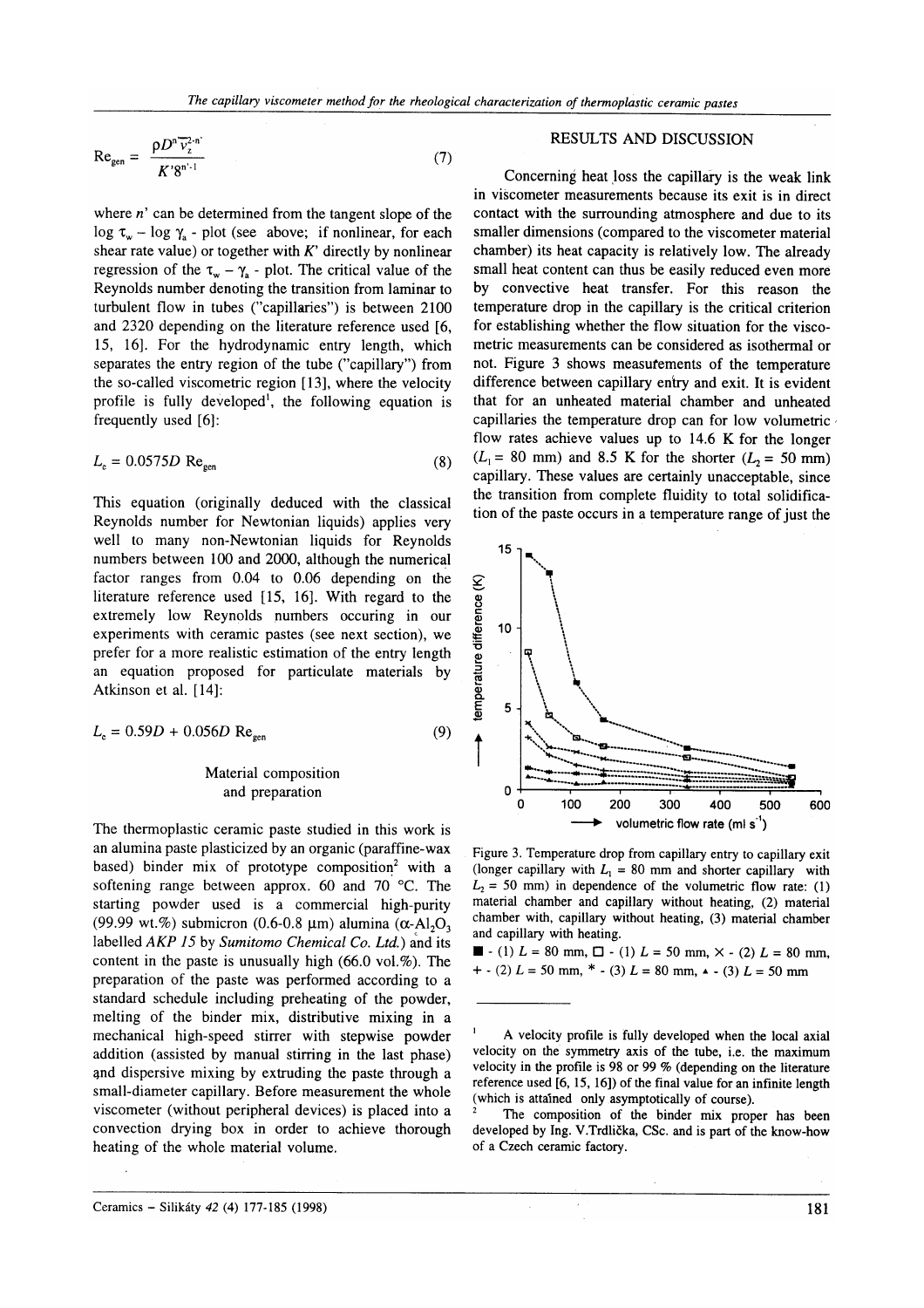same order of magnitude (between 70 and 60  $^{\circ}$ C). As can be seen on figure 3, the situation could be effectively improved by using the thermostatic heating coil around the material chamber and the electroresistant heating wire around the capillaries: the temperature drop could be reduced to maximum values between 1.3 and 0.8 K for the respective capillaries even in the most critical case of low volumetric flow rates. For higher flow rates the temperature drop is totally negligible in comparison with the accuracy of the thermocouples and other errors of measurement.

Table 1 and figure 4 present force values  $F_1$  and  $F_2$ measured in the constant-temperature mode (CT) for extrusion with a constant mean velocity of 26.6 mm  $s^{-1}$ using long  $(L_1 = 80 \text{ mm})$  and short  $(L_2 = 50 \text{ mm})$ capillaries of diameter  $D = 4$  mm. For reasons of comparison figure 5 shows analogous results using the decreasing- temperature measuring mode (DT), where the material chamber has been preheated to ca. 85 $\degree$ C, the temperature of the thermostatic heater has been chosen ca. 70 °C for the material chamber and  $65 \pm 1$  °C for the capillary. The agreement in this case is satisfactory and the same is true for higher mean velocities. Since measurements in the constant-temperature measuring mode (CT) are extremely time- and material-consuming the decreasing-temperature measuring mode (DT) is preferred whenever possible. However, in the case of lower mean velocities (when the change of rheological properties in the capillary is too large) the decreasing- -temperature measuring mode (DT) can lead to unreproducible results and has to be discarded.

Table 1. Forces and pressures corresponding to the long  $(L_1 = 80 \text{ mm})$  and the short  $(L_2 = 50 \text{ mm})$  capillary, pressure differences corresponding to the difference length ( $\Delta L = L_1 - L_2 =$  $= 30$  mm) and wall shear stresses (mean velocity 26.6 mm s<sup>-1</sup>, capillary diameter 4 mm, CT-mode).

|    |      |      |      | $T$ (°C) $F_1$ (N) $F_2$ (N) $p_1$ (kPa) $p_2$ (kPa) $\Delta p$ (kPa) |     | $\tau_w$ (kPa) |
|----|------|------|------|-----------------------------------------------------------------------|-----|----------------|
| 69 | 4600 | 2700 | 2341 | 1374                                                                  | 967 | 32.2           |
| 72 | 2500 | 1250 | 1273 | 636                                                                   | 637 | 21.2           |
| 75 | 1625 | 700  | 827  | 356                                                                   | 471 | 15.7           |
| 78 | 1250 | 550  | 636  | 280                                                                   | 356 | 11.9           |
| 80 | 1100 | 500  | 560  | 255                                                                   | 305 | 10.2           |

Once the forces are measured for the temperatures of interest (either at selected temperatures - CT - or in a whole temperature range - DT) the subsequent evaluation procedure is the same in both cases (CT and DT) and is as follows: Forces (acting on the piston of the viscometer, cross-section area  $19.64 \text{ cm}^2$ ) are transformed into pressures according to the equation  $p(kPa) = 0.509 F(N)$ (see table 1) and pressure differences are obtained (see figure 6), which can directly be transformed into shear



Figure 4. Forces registered for five different temperatures for extrusion with a mean velocity of 26.6 mm  $s<sup>-1</sup>$  in a 4 mm-diameter capillary (CT-mode).

 $\Box$  -  $L = 50$  mm,  $\blacksquare$  -  $L = 80$  mm



Figure 5. Force-temperature plot for extrusion with a mean velocity of 26.6 mm  $s<sup>-1</sup>$  in a 4mm-diameter capillary (DT-mode).  $\Box$  - L = 50 mm,  $\blacksquare$  - L = 80 mm

stresses at the wall according to equation  $(1)$ , see figure 7. The mean shear rate is calculated from the mean velocity according to equation (2) and when the same is done for all mean velocities measured, an apparent (i.e. uncorrected) flow curve are determined for each temperature. Examples are shown on figures 8 and 9 for 69 and 80 °C, respectively.

The apparent flow curves serve now first to determine the parameters  $K'$  and  $n'$ , the latter of which is necessary to perform the Mooney-Rabinowitsch correction according to equation (3). With the resulting "true" (MR comected) shear rate values flow curves can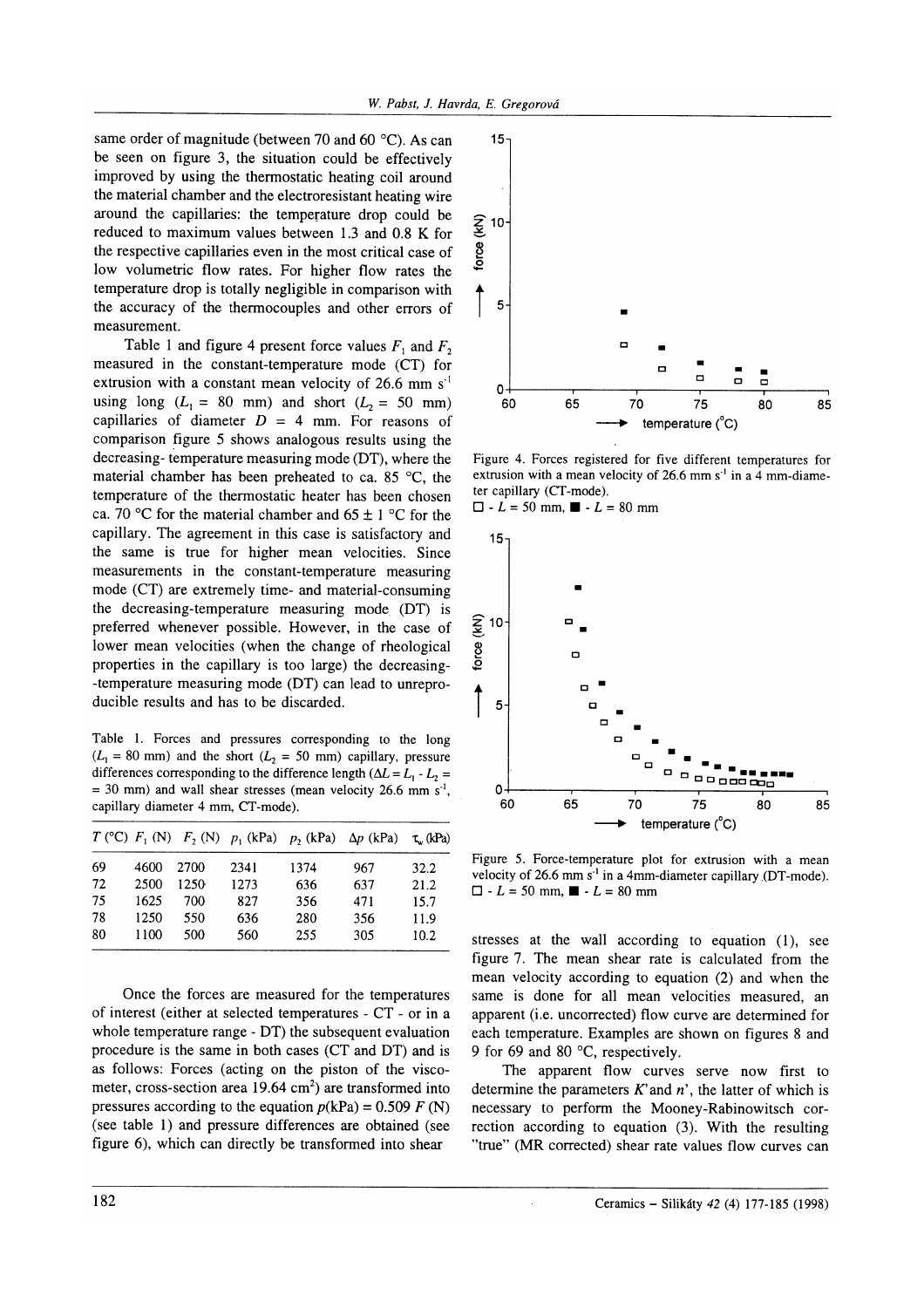

Figure 6. Pressure differences corresponding to a capillary difference length of  $L_1 - L_2 = \Delta L = 30$  mm (mean velocity  $26.6$  mm  $s^{-1}$ , 4 mm - diameter capillary, CT-mode).



Figure 7. Wall shear stresses versus temperature (mean velocity  $26.6$  mm  $s<sup>-1</sup>$ , 4 mm - diameter capillary, CT-mode).



Figure 8. Apparent flow curve  $(\tau_{w} - \gamma_{x})$  plot) for a temperature of 69 °C (measured points, uncorrected).

be set up (see figure 10), which can be fitted by the Herschel-Bulkley equation (5) to yield definite values of the yield stress  $\tau_0$ , the consistency K and the flow index  $n.$  With the numerical values of these three parameters the lD constitutive equations (Herschel-Bulkley model) for the alumina paste investigated (with a solid content of 66.0 vol.%) are explicitly determined as follows:

| $\tau = 8.1 + 0.98 \gamma^{0.81}$ | for $T = 69$ °C  |
|-----------------------------------|------------------|
| $\tau = 0.6 + 0.68 \gamma^{0.65}$ | for $T = 80$ °C. |

In order to confirm the assumptions of laminarity of flow and a fully developed velocity profile in the lower part of the capillary a generalized Reynolds number and the entry length can be calculated by equations (7) and (9), respectively, using the parameters of the apparent flow curves  $(K' = 1.01$  and  $n' = 0.81$  for  $T = 69$  °C and  $K' = 1.01$  and  $n' = 0.81$  for  $T = 80$  °C). For the two cases shown (flow curves for  $69$  and  $80 °C$ ) the generalized Reynolds numbers are maximally  $0.9 \times 10^{-3}$ (for the highest mean velocity at 69 °C) and 2.6  $\times$  10<sup>-3</sup> (for the highest mean velocity at 80 $\degree$ C), which is several orders of magnitude lower than the critical value for tube flow. It is also clear that for all cases here the second term in equation (9) is negligible and thus the entry length can be calculated by

$$
L_{\rm e} = 0.59D + 0.0001D \approx 0.59D,
$$

which yields for a 4mm-diameter capillary  $L<sub>e</sub> = 2.36$  mm, i.e. after an initial zone of 2.36 ňm at the capillary entry the velocity profile will be fully developed and remains so in the downstream part of the capillary, especially in the part which is relevant for measuring (viscometric region).

A very intricate problem which has not been given due attention in this paper and which seems not to be satisfactorily solved in literature so far is the wall-slip problem, i.e. the question whether pastes in general and the paste investigated here in special can slide along the wall without shear or not. While for ordinary one-phase liquids the question seems to be answered once and for all (Coleman, Markovitz and Noll [12] report that even liquid mercury does not exhibit wall slip during Foiseuille tube flow in a smooth glass capillary!) the question arised anew in connection with multiphase systems such as pastes and high-molecular organics (for some new research consult e.g. [17]) and has not yet been settled. In our case it seems that within errors of measurement wall slip has been effectively avoided by using capillaries with an internal thread (see above). Figure 11 shows the apparent flow curve for <sup>a</sup> temperature of 69  $^{\circ}$ C measured with a 4 mm-diameter capillary (as presented on figure 8) and additional points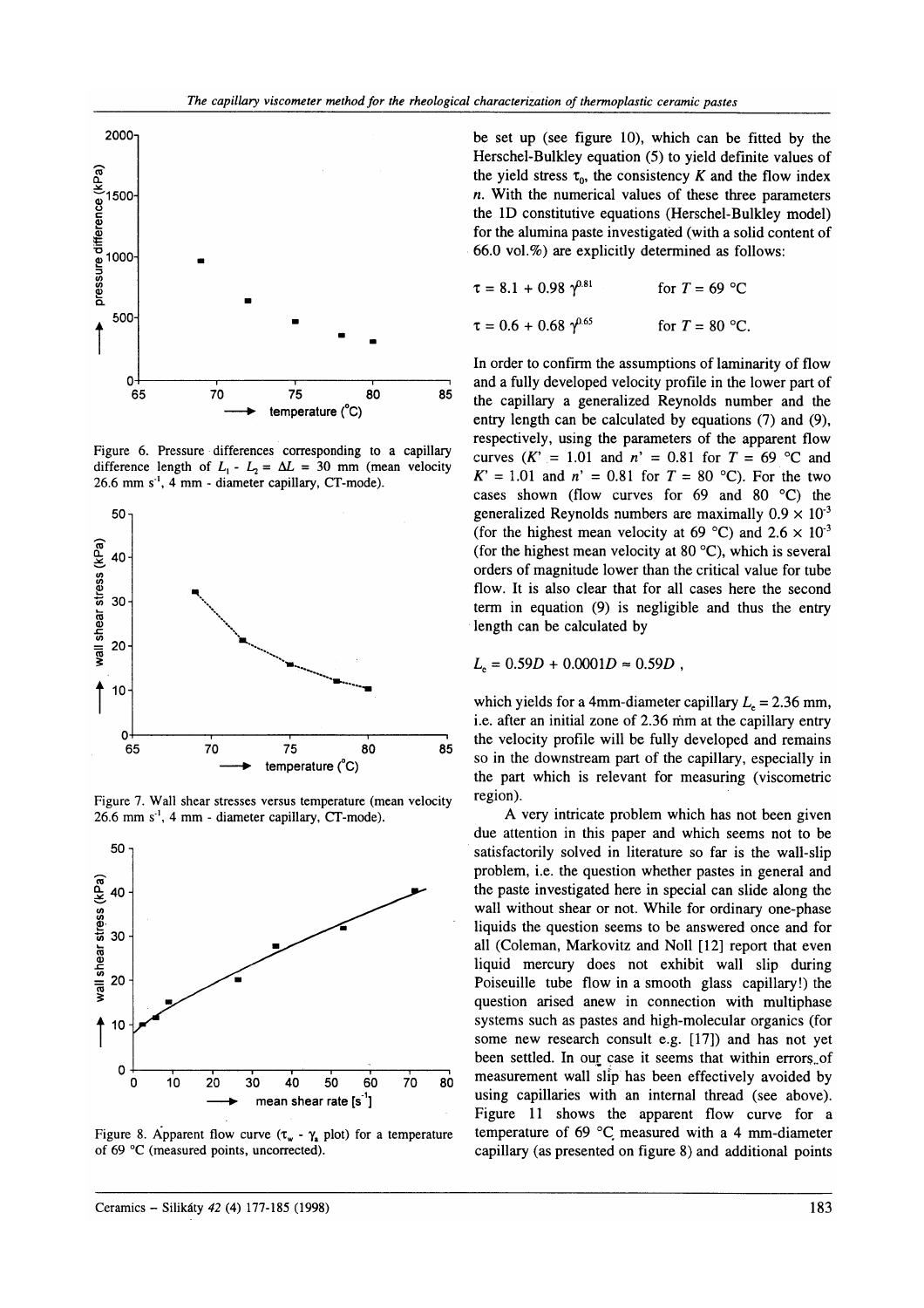

Figure 9. Apparent flow curve  $(\tau_w - \gamma_a)$  plot) for a temperature of 80 "C (measured points. uncorrected).



Figure 10. Flow curves (measured points Mooney-Rabinowitsch corrected) for temperatures of 69 and 80 °C (curves fitted by the Herschel-Bulkley model).

(fit),  $\Box$  -  $T = 80$  °C (points)  $-T = 69 \text{ °C (fit)}$ ,  $\blacksquare$  -  $T = 69 \text{ °C (points)}$ ,  $\cdots$   $T = 80 \text{ °C}$ 

measured with capillaries of different diameter (6.9 and l1 mm), which are in good agreement with the former. It is known that coiniciding flow curves, when measured with capillaries of different diameter, can be considered as indicative of the absence of wall slip  $[6, 11]$ .

A coarse estimate of the statistical errors involved in the force and shear stress measurements can be made as follows: Admitting a possible error of  $\pm 50$  N for force measurements at  $T = 69$  °C and  $\pm 25$  N for force measurements at  $T = 80$  °C (where the force values are lower and consequently a smaller range can be chosen for force registration) the errors in the resultant wall shear stress will lie between  $\pm 5.3$  % and  $\pm 8.3$  %, respectively.



Figure 11. Points of an apparent flow curve for  $T = 69$  °C measured with capillaries of various diameťers.

 $\times$  - D = 11 mm  $-D = 4$  mm (fit),  $\Box$  - D = 4 mm, + - D = 6.9 mm,

# CONCLUSIONS AND OUTLOOK

As was shown in the previous sections, the capillary viscometer method can be successfully applied for the rheological characterization of thermoplastic alumina pastes when the viscometer is adequately adapted to measurements at elevated temperatures (temperature control by thermocouples and the use of two independent heating systems - one for the material chamber, one for the capillary). As soon as the points of the apparent flow curve are determined, all information which is directly accessible from measurements (apparent viscosities for a certain range of shear rates) is in principle known and all subsequent steps consist only in an evaluation procedure including the Mooney-Rabinowitsch correction and curve fitting by nonlinear regression.

For the material studied in this paper (an alumina paste with the extremely high solids loading of 66.0 vol.%) the three material parameters determined from the final flow curves are clearly dependent on temperature, which is especially pronounced for the yield stress (increasing from 0.6 kPa for 80  $^{\circ}$ C up to 8.1 kPa for 69  $\degree$ C indicating a strong change in rheology). The flow index being lower than I corresponds to the fact that the pastes exhibit "shear-thinning" behavior (i.e. a decrease of apparent viscosity with increasing shear rate) similar to pseudoplastic fluids and is one of the main requirements for successful injection molding feedstocks [19]. The calculated values of the generalized Reynolds number and the entry length demonstrate that the a priori assumptions underlying the evaluation procedure (viz, laminarity and a fully developed velocity profile in the region relevant for viscometric measurements) are very well confirmed a posteriori. Furthermore within errors of measurement no experimental evidence could be found